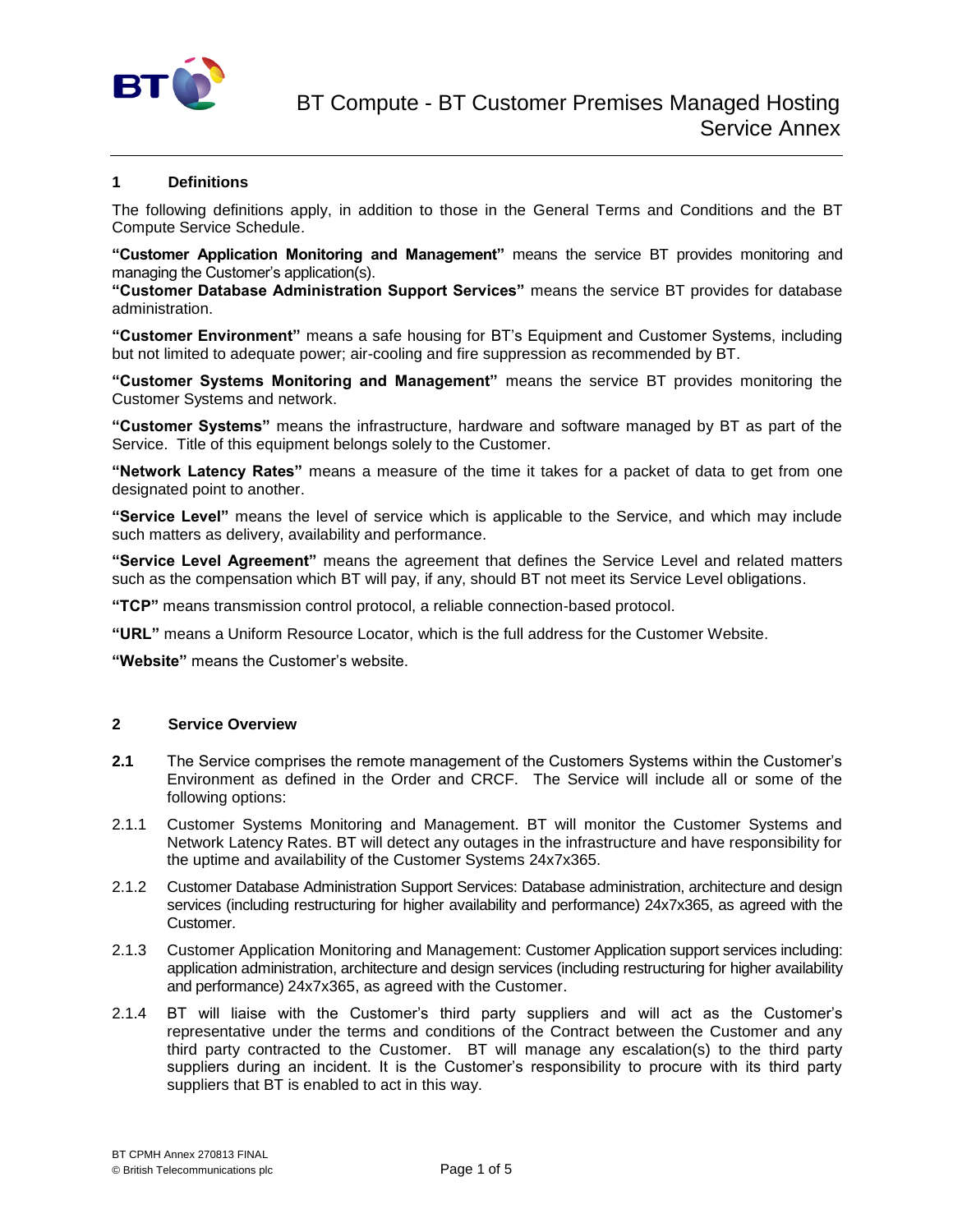

### **3. Deployment of BT Equipment**

3.1 BT Equipment shall be deployed within the Site in order to monitor and manage the Customer Systems, applications and databases as described within the Order.

### **4 Service Management**

4.1 BT will provide a Service Desk which will receive and record Service fault reports from the Customer 24x7x365.

#### **4.2 Fault Repair Service**

- 4.2.1 If a fault is reported by the Customer (either to the Service Desk) or is detected by BT, BT will perform tests to determine the cause of the fault, and will notify the System Administrator by telephone or e-mail. Where BT determines the fault is with the Customer Systems or Customer Environment, BT will act as the Customer's representative to initiate a repair with the Customer's Third Party suppliers. These faults will be repaired subject to the Customer's support contract with the Third Party suppliers.
- 4.2.2 Subject to Section 4.2.1 above, BT will aim to correct faults within one (1) hour after notification by the Customer to BT or by BT to the Customer of a fault.
- 4.2.3 The Service Desk will update the Customer at regular intervals on fault progression until the fault is resolved.

#### **4.3 Scheduled Service Time**

- 4.3.1 The Service is scheduled to be available as per the Service Level Agreement.
- 4.3.2 The Customer acknowledges and accepts that from time to time it will be necessary for BT to schedule maintenance which may cause a disruption to the Service ("Planned Downtime"). Such downtime will be agreed in advance with the Customer and BT will endeavour to ensure that Planned Downtime falls between 3 a.m. to 6 a.m. Tuesday to Thursday.
- 4.3.3 BT acknowledges and accepts that from time to time it will be necessary for the Customer to schedule maintenance (including but not limited to network maintenance, replacing faulty components, or testing of the uninterruptible power supply) which may cause a disruption to the Service ("Customer Planned Downtime"). Such downtime will be agreed in advance with BT.
- 4.3.4 For the avoidance of doubt, Planned Downtime, Customer Planned Downtime and Emergency Procedures shall not be subject to the provisions contained in the Service Level Agreement.

#### **5. The Customer's Responsibilities**

The Customer will provide BT with the contact details and any other information which BT reasonably requires to provide this Service.

#### **6. Insurance**

- 6.1 The Customer shall effect and maintain insurance throughout the duration of this Service in respect of:
	- (a) the BT Equipment in an amount equivalent to its full replacement value; and
	- (b) public and product liability insurance for not less than £2,000,000 per Incident.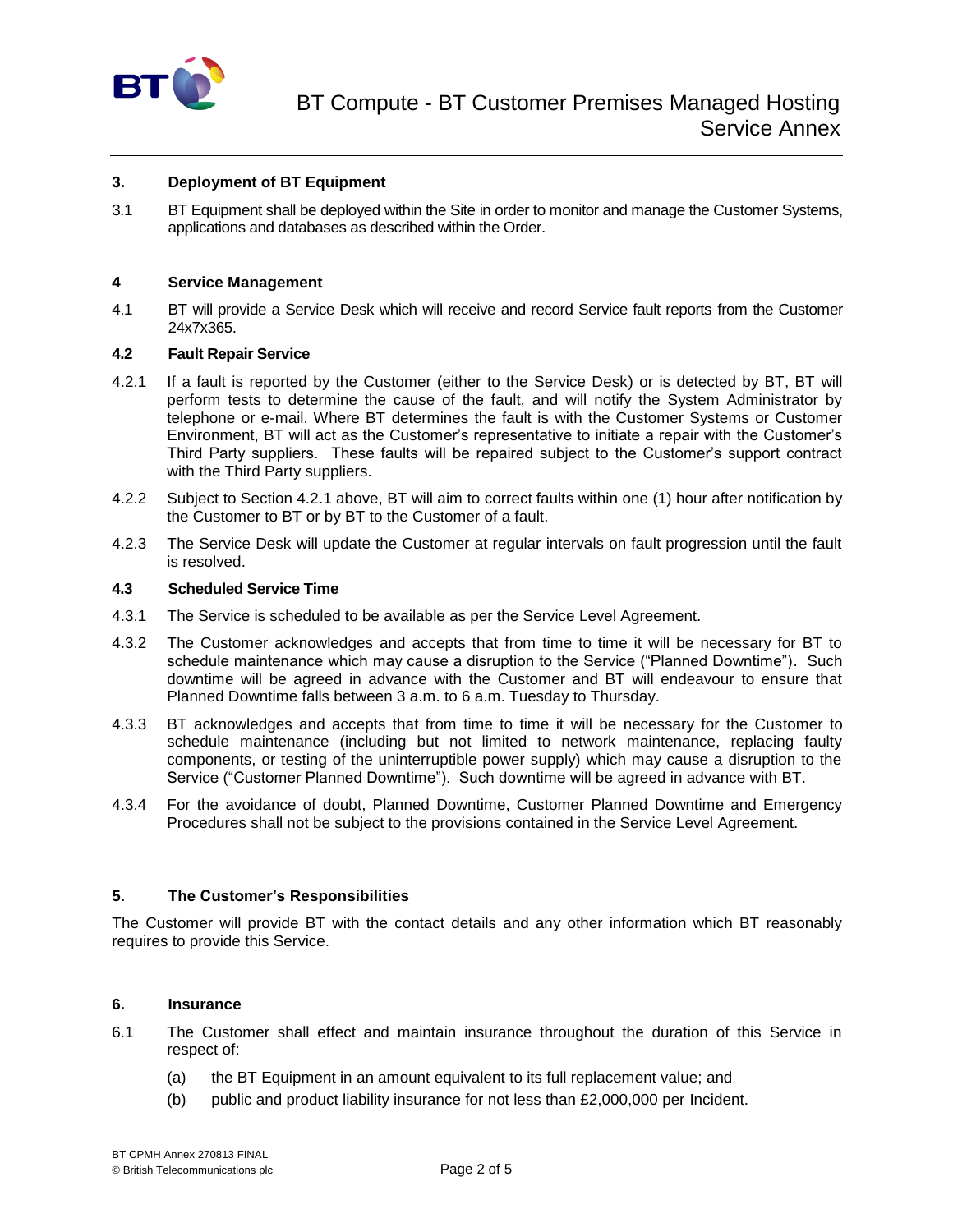

- 6.2 The Customer accepts and acknowledges that the BT Equipment is at the Customer's risk for the duration of this Service.
- 6.3 The Customer shall provide BT on request, certificate of insurance to evidence that the insurance referred to herein are in full force and effect.
- 6.4 If the Customer fails to provide satisfactory evidence of insurance, BT shall be entitled to require the Customer to amend its insurance or to purchase, at the Customer's expense, insurance to meet the Customer's obligations under this Section 6.

# **7 Intellectual Property Rights**

The Customer acknowledges that the deployment of servers dedicated by BT for the Customer's use does not constitute a grant to the Customer of any right, title or interest in such servers or in any BT Software or other applications of any kind provided by BT which are resident on such servers.

# **8 Charges**

The Charges for the Service are set out in the Order. Charging will begin on the Operational Service Date or otherwise as set out in the Order. Charges which require to be calculated in accordance with the Customer's use of the Service will be calculated in accordance with the details recorded by, or on behalf of, BT.

# **9 Limits of Liability**

Clause 13.3 of the General Terms and Conditions is hereby amended such that a Party's liability to the other Party shall be limited to £250,000 for any one event or series of connected events and to £500,000 for all events in any period of twelve (12) calendar months.

# **10 Cancellation**

The Customer may cancel the Service before the Operational Service Date whereupon the Customer shall pay:

- (a) the early termination Charges in accordance with Clause 11 of the Service Schedule, and;
- (b) any additional Charges in respect of work undertaken by BT prior to the date upon which BT received the Customer's cancellation notice.

# **11 Termination by notice**

Either Party may terminate the Service on 30 days' notice to the other.

# **12 Notices**

Notices given under this Service Annex be in writing and may be delivered by hand or by courier, or sent by first class post to the following addresses:

(a) to BT at BT Global Services Data Centre Services Hosting, TKS/F18/01, 109-117 Long Road, Cambridge, CB2 2HG or any alternative address which BT notifies to the Customer.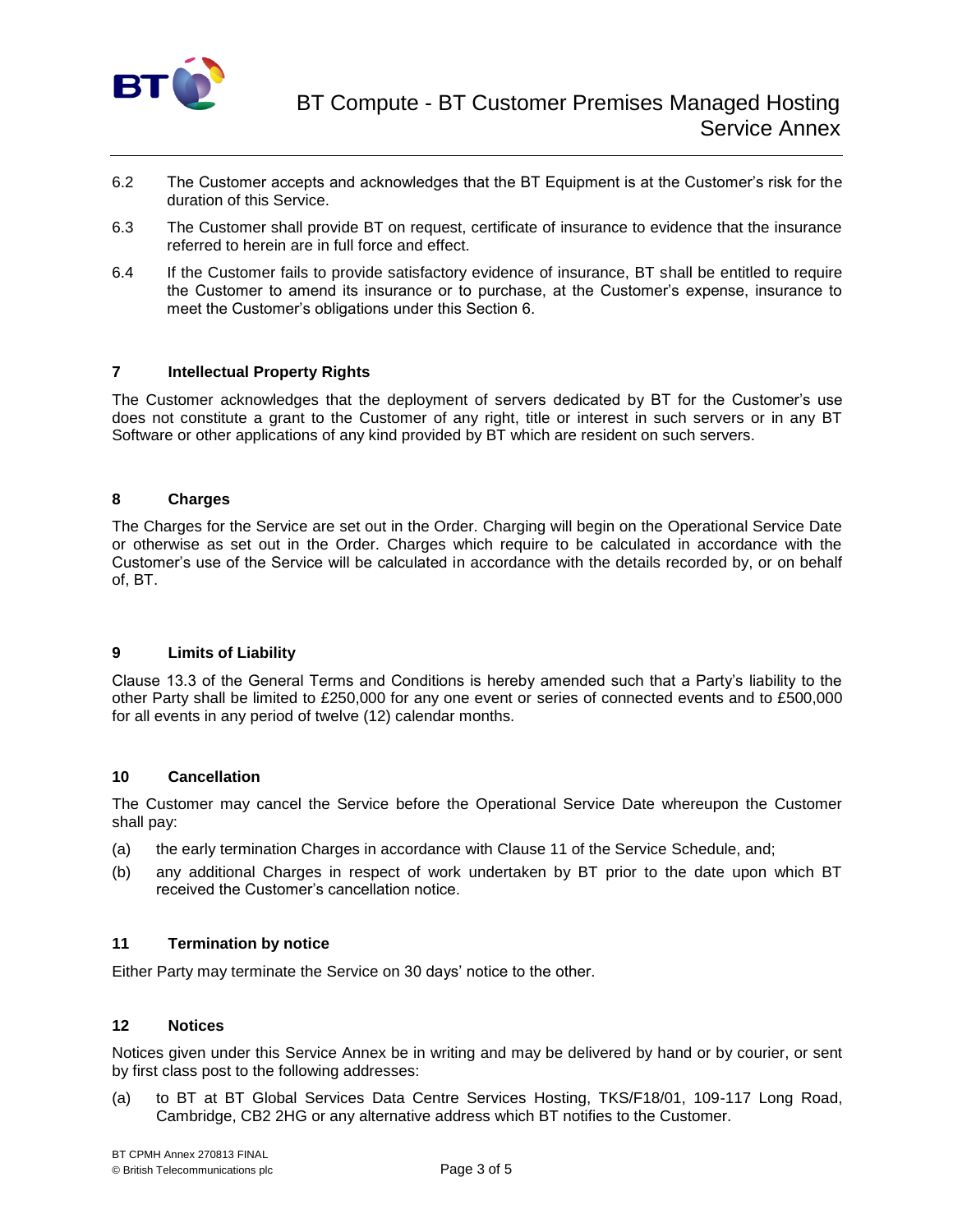

(b) to the Customer at the address to which the Customer asks BT to send invoices, or if the Customer is a limited company its registered office.

# **13 Service Level Agreement**

- 13.1 BT will aim to correct faults relating to the availability of the Service in accordance with the timescale set out in section 4.2.
- 13.2 BT agrees that the elements of the Service indicated in section 13.1 above will have a cumulative 99.9% availability in any one Month, provided that:
	- (a) if the Service is unavailable, it must be reported by the Customer and acknowledged by BT;
	- (b) the period of unavailability will commence from the time BT acknowledges the Customer's report; and
	- (c) where BT determines the fault is with the Customer Systems or Customer Environment, BT will act as the Customer's representative to initiate a repair with the Customer's third party suppliers. These faults will be repaired in accordance with the Customer's support contract with the third party suppliers;
	- (d) following repair BT will contact the Customer to inform the Customer that the Service can be accessed from the Internet/Customer's network. This will be deemed to be the end of the period of unavailability unless the Customer advises BT that those elements remain unavailable.
- 13.4 If BT fails to meet the provisions set out in sections 13.1 and 13.2, above in any one Month, subject to section 13.5, the Customer's sole remedy will be to claim a refund of one day's rental charges per incident to a maximum of one Month's rental.

#### **13.5 Exclusions to the Service Level Agreement**

This Service Level Agreement will not apply where the unavailability of the Service is due to:

- (a) a cause covered by Clause 4 of the General Terms and Conditions;
- (b) a suspension of the Service in accordance with the Agreement;
- (c) any faults with, or impact on the Service caused by failure in the Customer Systems or Customer Environment;
- (d) Planned Downtime, Customer Planned Downtime or Emergency Procedures as set out in section 4.3 of this Service Annex and clause 6.14 of the Service Schedule;
- (e) faults or omissions of Internet service providers or other telecommunications service providers;
- (f) BT awaiting information from the Customer; awaiting action by the Customer's third party suppliers, or awaiting Customer confirmation that the Service has been restored;
- (g) the Customer not providing access, delaying access or delaying permission for BT or BT parties to repair the Service; or
- (h) to any incident not reported in accordance with BT's incident reporting procedures.

#### **13.6 How to make a claim**

- 13.6.1 The Customer must make claims under the Service Level Agreement in writing, within one (1) Month of the end of the Month in respect of which the claim is being made, and sent either:
	- (a) by post to:

BT Compute Service Desk Alexander Bain House Thurso Business ParkThursoCaithnessKW14 7XW

(b) or by email to: ah.support@bt.com